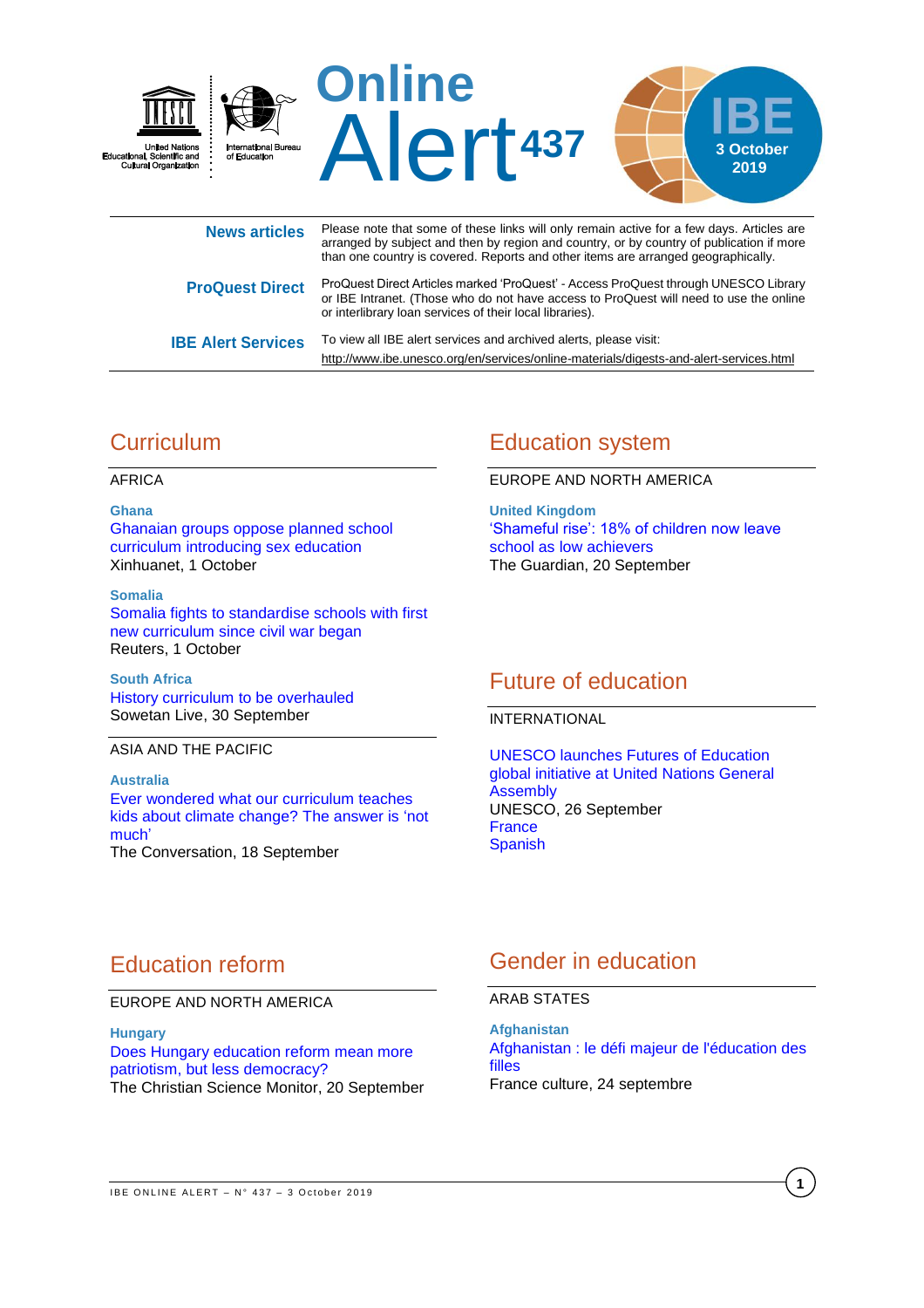### ASIA

**China** [Gender gap in compulsory education basically](http://www.xinhuanet.com/english/2019-09/19/c_138404827.htm)  [eliminated: white paper](http://www.xinhuanet.com/english/2019-09/19/c_138404827.htm) Xinhuanet, 19 September

### LATIN AMERICA AND THE CARIBBEAN

**Costa Rica** [Alarmante menor acceso de niñas a educación](https://www.prensa-latina.cu/index.php?o=rn&id=307008&SEO=alarmante-menor-acceso-de-ninas-a-educacion-primaria-en-costa-rica)  [primaria en Costa Rica](https://www.prensa-latina.cu/index.php?o=rn&id=307008&SEO=alarmante-menor-acceso-de-ninas-a-educacion-primaria-en-costa-rica) Prensa Latina, 20 septiembre

## Primary Education

LATIN AMERICA AND THE CARIBBEAN

**Venezuela** [3,5 millones de niños estarían inscritos en](http://cronica.uno/35-millones-de-ninos-estarian-inscritos-en-educacion-primaria-y-no-8-millones-como-dice-el-ejecutivo/)  [educación primaria y no 8 millones como dice](http://cronica.uno/35-millones-de-ninos-estarian-inscritos-en-educacion-primaria-y-no-8-millones-como-dice-el-ejecutivo/)  [el Ejecutivo](http://cronica.uno/35-millones-de-ninos-estarian-inscritos-en-educacion-primaria-y-no-8-millones-como-dice-el-ejecutivo/) Cronica Uno, 18 septiembre

## School violence and bullying

### AFRICA

**Libya** U.N. [runs clubs for Libyan children, after](https://uk.reuters.com/article/uk-libya-security-schools/u-n-runs-clubs-for-libyan-children-after-conflict-disrupts-schools-idUKKBN1W91DX)  [conflict disrupts schools](https://uk.reuters.com/article/uk-libya-security-schools/u-n-runs-clubs-for-libyan-children-after-conflict-disrupts-schools-idUKKBN1W91DX) Reuters, 24 September

## **Teachers**

EUROPE AND NORTH AMERICA

**United Kingdom** [One In Four Teachers Works 60-Plus Hours A](https://www.forbes.com/sites/nickmorrison/2019/09/18/one-in-four-teachers-works-60-plus-hours-a-week/#53c60d2c1050)  **[Week](https://www.forbes.com/sites/nickmorrison/2019/09/18/one-in-four-teachers-works-60-plus-hours-a-week/#53c60d2c1050)** Forbes, 18 September

### INTERNATIONAL

Planning [for teachers in times of crisis and](http://www.iiep.unesco.org/en/planning-teachers-times-crisis-and-displacement)  [displacement](http://www.iiep.unesco.org/en/planning-teachers-times-crisis-and-displacement) UNESCO-IIEP, September

### Reports, publications, etc.

#### AFRICA

[Play & resilience: a toolkit for teachers,](https://unesdoc.unesco.org/ark:/48223/pf0000370734)  [caregivers, and other stakeholders](https://unesdoc.unesco.org/ark:/48223/pf0000370734) UNESCO-IICBA, 2019

#### **Guinea**

[République de Guinée: analyse du secteur de](https://unesdoc.unesco.org/ark:/48223/pf0000370683)  [l'éducation et de la formation pour l'élaboration](https://unesdoc.unesco.org/ark:/48223/pf0000370683)  [du programme décennal \(2019-2028\)](https://unesdoc.unesco.org/ark:/48223/pf0000370683) UNESCO-IIEP, 2019

**South Africa** [Teacher career pathways in South Africa:](https://unesdoc.unesco.org/ark:/48223/pf0000370514)  [insights from the Western Cape](https://unesdoc.unesco.org/ark:/48223/pf0000370514) UNESCO-IIEP, 2019

#### EUROPE AND NORTH AMERICA

**Switzerland** [A Visual History of the IBE](https://unesdoc.unesco.org/ark:/48223/pf0000366774?posInSet=1&queryId=c13a4f81-6b5e-4d6d-9a6d-4f0be11c216f) IBE-UNESCO, 2019 (e-version)

LATIN AMERICA AND THE CARIBBEAN

[Entre el reloj y la brújula: desafíos en la](https://unesdoc.unesco.org/ark:/48223/pf0000370504)  [garantía del derecho a la educación y al](https://unesdoc.unesco.org/ark:/48223/pf0000370504)  [aprendizajede personas jóvenes y adultas en](https://unesdoc.unesco.org/ark:/48223/pf0000370504)  [América Latina y el Caribe;documento de](https://unesdoc.unesco.org/ark:/48223/pf0000370504)  [trabajo](https://unesdoc.unesco.org/ark:/48223/pf0000370504) UNESCO, 2019 (e-version)

#### INTERNATIONAL

**The Education Commission** [Transforming the Education Workforce:](http://educationcommission.org/transformingtheeducationworkforce/)  [Learning Teams for a Learning Generation](http://educationcommission.org/transformingtheeducationworkforce/) The Education Commission, 2019

**IBE-UNESCO** [International Trend towards Holistic \(Integrated](https://unesdoc.unesco.org/ark:/48223/pf0000370469)  [& Competency-based\) Curricula](https://unesdoc.unesco.org/ark:/48223/pf0000370469) IBE-UNESCO, September 2019

**2**